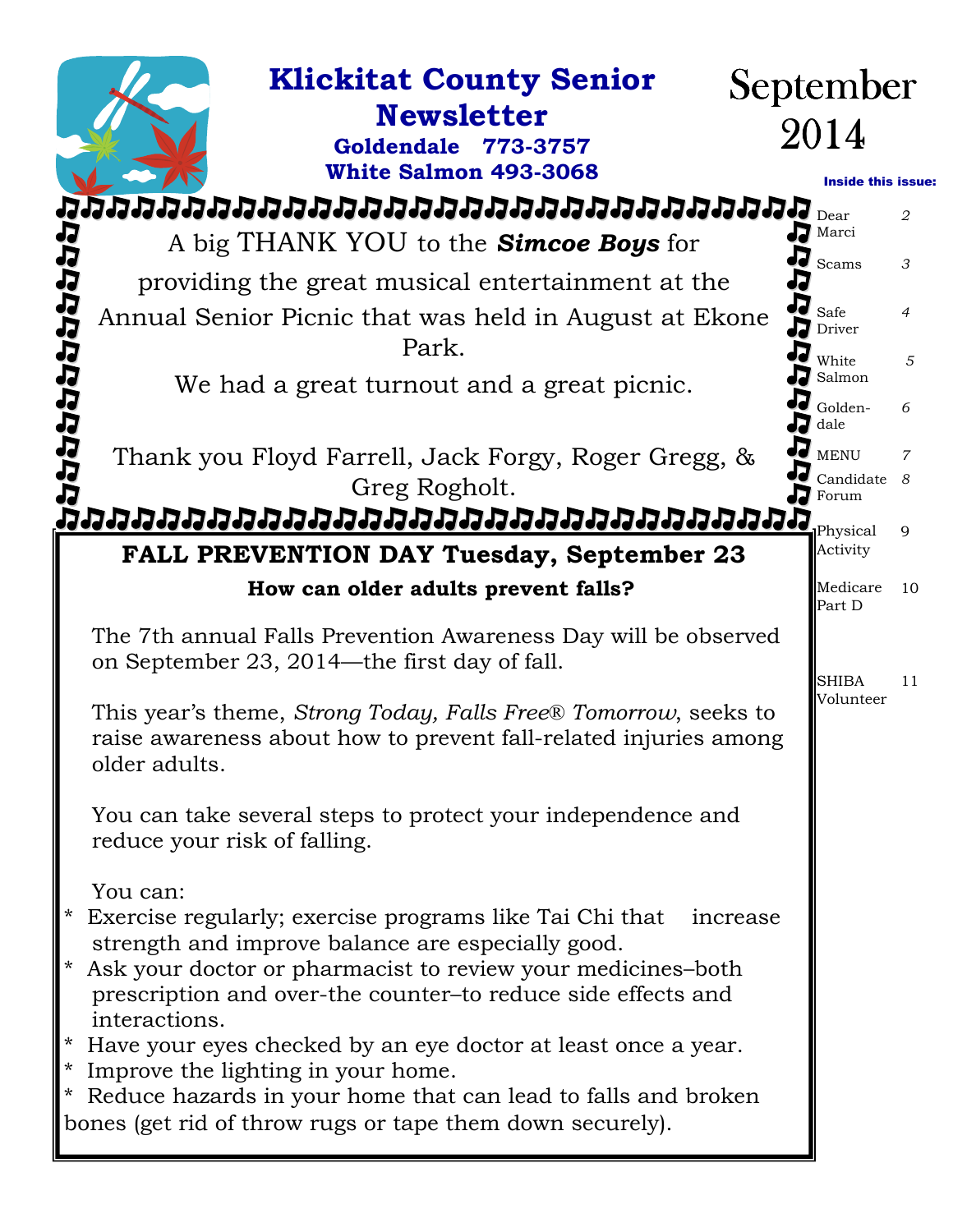#### **Dear Marci,**

I was in the hospital for about two days. My nurse told me that my stay in the hospital was considered to be an observation stay and that Medicare would pay for my stay differently than an inpatient hospital stay. What is an observation stay?

Nancy (Portland, ME)

#### **Dear Nancy,**

An observation stay is an outpatient hospital stay. During this stay, you receive medical services that help the hospital doctor decide whether you should be admitted to the hospital as an inpatient or discharged from the hospital. For example, observation stays may occur if you go to the emergency room and a doctor has to monitor your symptoms. While the symptoms are monitored, the doctors decide whether you should be admitted or discharged.

You are an outpatient during an observation stay even if you stay in the hospital overnight .While observation stays may seem like inpatient hospital stays, staying in the hospital overnight does not make you a hospital inpatient. **You are only considered to be an inpatient if you have been formally admitted into the hospital as a hospital inpatient by a hospital doctor.** If you have not been formally admitted into the hospital as an inpatient, you are considered an outpatient. In general, doctors will admit you as a hospital inpatient if they expect you will need to stay at least two days overnight in the hospital.

Medicare Part A, the hospital insurance part of Medicare, covers inpatient hospital stays. If you get your Medicare benefits through Original Medicare, the traditional Medicare program administered directly through the federal government, Part A covers most inpatient hospital care you receive during your stay. In general, you or your supplemental insurance plan pays a one-time deductible for your hospital stay. After you meet the deductible, you do not have to pay a co-payment for the first 60 days of your inpatient hospital stay. Remember, a deductible is the amount you pay out of your own pocket for health care services you receive, before Medicare starts to pay for some of the cost of your care. A copayment, or copay, is the set amount you pay for care you receive, after Medicare pays for some of the cost of your care.

On the other hand, Medicare Part B, the medical insurance part of Medicare, covers outpatient care, such as health care services you receive while you are under observation in the hospital. If you have Original Medicare, Part B covers outpatient services you receive. If you are under observation in the hospital, you typically pay a 20 percent coinsurance for each medical service you receive in the hospital after you have met your yearly Part B deductible. A coinsurance is the percentage amount you pay for care you receive, after Medicare pays for some of the cost of your care.

If you are in the hospital, you or your family member should ask hospital staff whether you are an inpatient or an outpatient each day during your hospital stay, since this affects what you pay for hospital services. Keep in mind that whether you are an inpatient or outpatient can also affect whether you will qualify for Medicare coverage of skilled nursing facility care. If you have Original Medicare, Medicare will pay for skilled nursing facility care only if you have been in the hospital as a hospital inpatient for three nights in a row. Again, costs and rules may differ if you get your Medicare benefits through a Medicare Advantage plan.

**-Marci**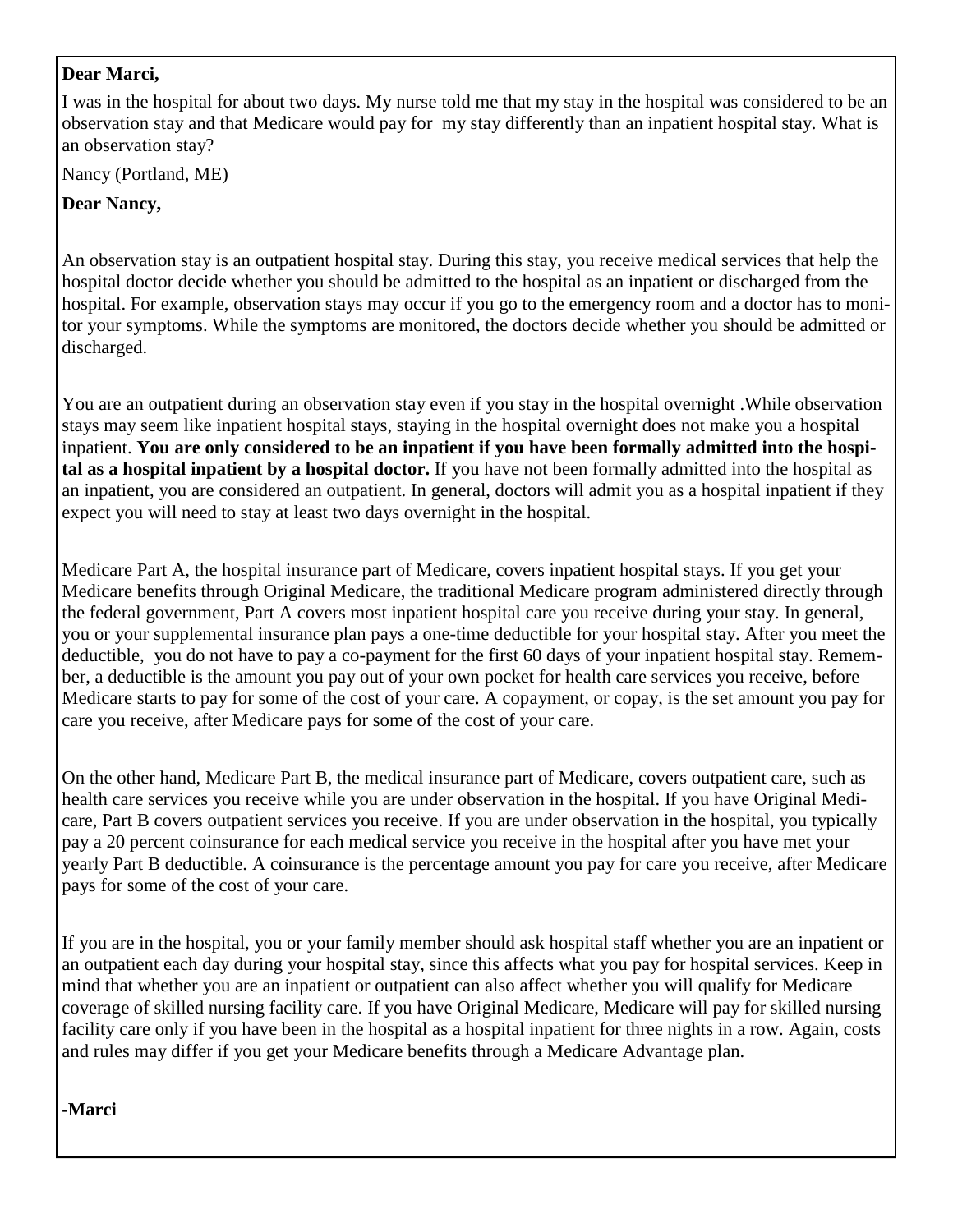## **Avoiding Scams & Swindles**

The Klickitat County Sheriffs Office recently sent out a communication to inform the public of an on-going scam that some of our citizens have experienced recently. The scam involves individuals calling and identifying themselves as IRS agents and demanding that monies be sent to a given address or else the person will be arrested. The caller will typically state that the call is confidential and that the victim is not to tell anyone about the phone call.

In order to protect yourself, **DO NOT** send monies or give out your financial data to anyone that calls you on the telephone. The IRS cautions the public that their agents do not demand money from citizens over the phone and that all correspondence will come in the form of a letter.

Please visit the following link in order to obtain further information on how to inform and protect yourself: www.irs.gov

Far too many older adults fall prey to scammers who are looking to make a quick buck. Here are some tips that can help you steer clear of them and stay safe.

### **Jury Scam**

**Beware of a new "jury duty" phone scam on the rise**: People claiming to be law enforcement officials have been calling residents in the Spokane area recently, demanding money to stay out of jail for missing jury duty. Spokane police say the scam involves callers telling potential victims they missed jury duty and have a bench warrant for their arrest. The scammer then asks the potential victim for money over the phone. Police advise the public that police officers never call people with warrants to request payment over the phone. If you or your clients receive such a call, hang up and call your local police department to report the incident. Goldendale Sheriffs Office 773-4545 White Salmon Sheriffs Office 493-1811

### **Medicare Scams**

- 1. Protect your Medicare number as you do your credit card numbers and do not allow anyone else to use it.
- 2. Be wary of salespeople trying to sell you something they claim will be paid for by Medicare.

### **Telemarketing Scams**

- 1. Don't buy from an unfamiliar company.
- 2. Always ask for and wait until you receive written material about any offer or charity.
- **3. Always take your time in making a decision.**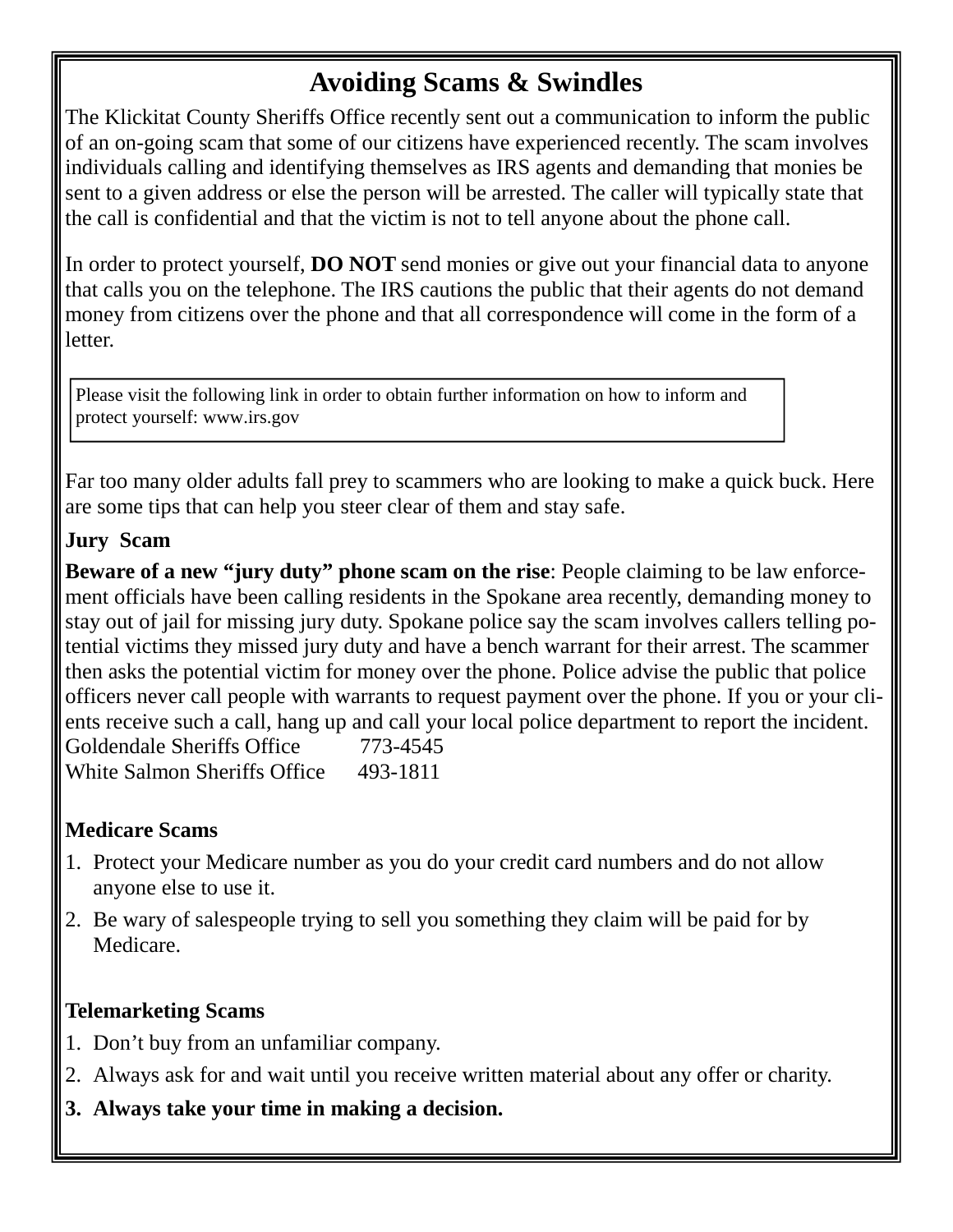

## **Happy 100th Birthday Wishram**

On September 20, <sup>2014</sup> Wishram will be 100 years old.

A celebration will be taking <sup>p</sup>lace at the Railroad Park at 1pm.

At 4pm <sup>a</sup> <sup>100</sup> balloon release will take <sup>p</sup>lace.



## **NO White Salmon Health Fair for 2014 The Health Fair is being postponed until Spring 2015**

## **AARP Driver Safety Class**

## **White Salmon AARP Safe Driver Class**

An AARP Driver Safety Class taught by Jim Bull is scheduled at the Pioneer Center, 501 NE Washington Avenue. This will be an 8 hour class, divided between two days for 4 hours each.

**Date:** Monday, September 29 & Tuesday, September 30 **Time:** 9am to 1pm **Place:** Pioneer Center Register: call Jill at 493-3068

You **must attend both** days for full credit. Students will work through an interesting curriculum emphasizing defensive driving techniques. There are **NO tests, and No driving involved**. Washington State has authorized auto insurance discounts for those who complete this **course**

**Goldendale AARP Driver Safety Class at Goldendale Library in the Camplan Room** 

**Date:** Monday , October 27th & Tuesday, October 28th **Time:** Monday 1pm to 5pm Tuesday 9pm to 1pm Call Virginia to Register 773-3757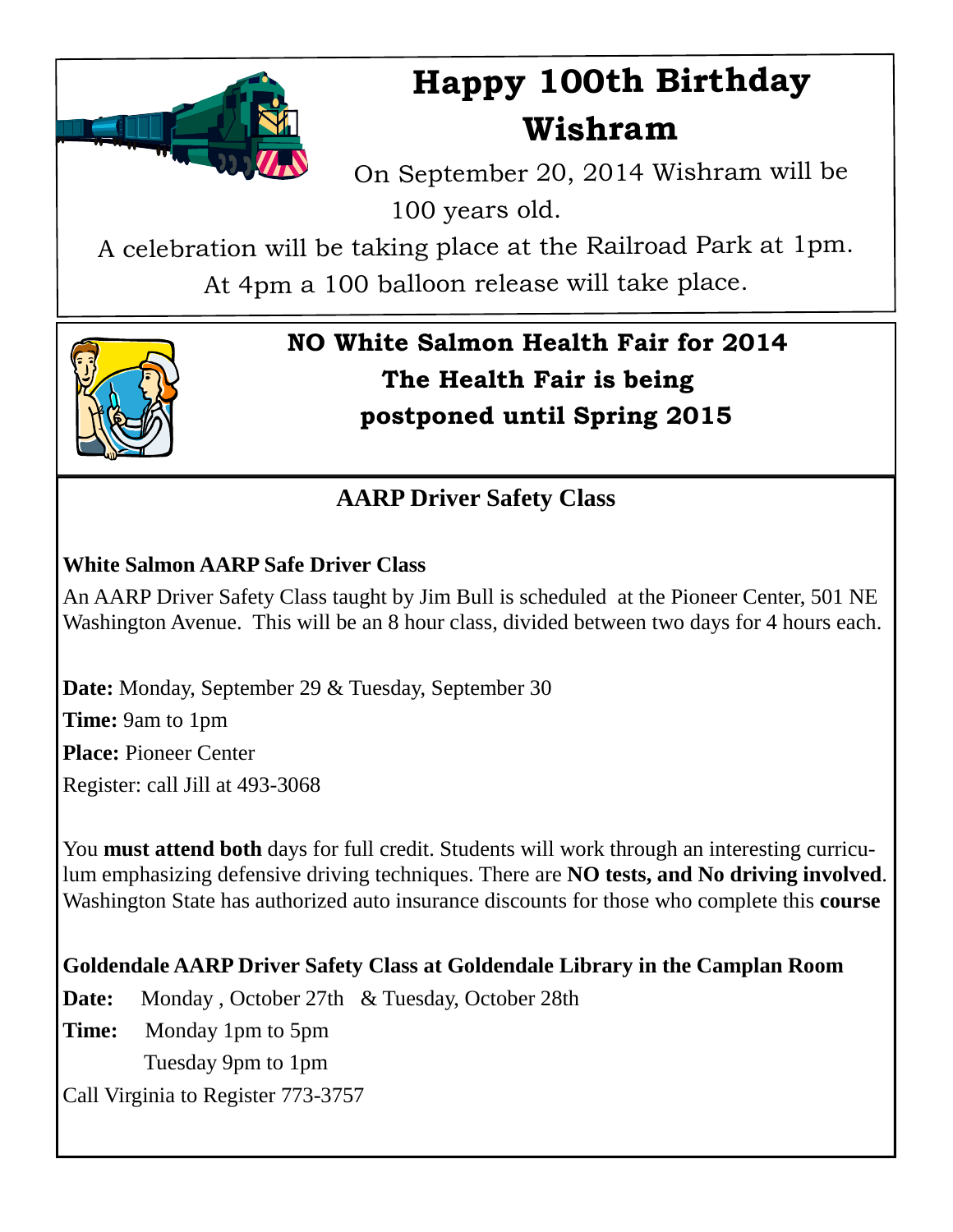## **White Salmon Events September 2014**



| Sun                                     | Mon                                                                   | Tue                                                                                | <b>Wed</b>                                                                                             | Thu                                                                                    | Fri                                                                                                                      | <b>Sat</b>                                                                  |
|-----------------------------------------|-----------------------------------------------------------------------|------------------------------------------------------------------------------------|--------------------------------------------------------------------------------------------------------|----------------------------------------------------------------------------------------|--------------------------------------------------------------------------------------------------------------------------|-----------------------------------------------------------------------------|
|                                         | 1<br><b>OFFICE</b><br><b>CLOSED</b><br><b>LABOR DAY</b>               | $\mathbf{2}$<br>2pm Strong<br>Women                                                | 3<br>9:30am<br>Exercise<br>10am<br>Mahjong                                                             | 4<br>8:15am Yoga<br>Noon Pinochle<br>2pm Strong<br>Women                               | 5<br>10:30 Senior<br>Advisory<br><b>Board Meeting</b><br>at Dallesport<br>Community<br>Center<br>Huckleberry<br>Festival | 6<br>Huckle-<br>berry<br>Festival<br>Bingen                                 |
| $\overline{7}$<br>Grandpar-<br>ents Day | 8<br>9:30 Exercise                                                    | 9<br>2pm Strong<br>Women<br>4pm Cooking<br>Class                                   | 10<br><b>HR</b> Shopping<br>9:30 Exercise<br>10 Mahjong                                                | 11<br>8:15am Yoga<br>Noon Pinochle<br>2pm Strong<br>Women                              | 12                                                                                                                       | 13                                                                          |
| 14                                      | 15<br>9:30 Exercise<br>10am Bingo                                     | 16<br>2pm Strong<br>Women                                                          | 17<br>9:30 Exercise<br>10 Mahjong                                                                      | 18<br>8:15am Yoga<br>Noon<br>Pinochle<br>2pm Strong<br>Women                           | 19                                                                                                                       | 20<br>Lyle<br>Home-<br>steading<br>Fair at the<br>Lyle Activ-<br>ity Center |
| 21                                      | 22<br>9:30 Exercise<br>C                                              | 23<br>2pm Strong<br>Women                                                          | 24<br>9:30 Exercise<br>10am<br>Mahjong<br>10am White<br><b>Salmon Site</b><br>Committee                | 25<br>8:15am Yoga<br>Noon<br>Pinochle<br>2pm Strong<br>Women                           | 26                                                                                                                       | 27                                                                          |
| 28                                      | 29<br>9:30 Exercise<br>9am to 1pm<br><b>AARP</b> Safe<br>Driver Class | 30<br>9am to 1pm<br><b>AARP</b> Safe<br><b>Driver Class</b><br>2pm Strong<br>Women | <b>MUSIC</b><br>9/3 Simcoe<br><b>Boys</b><br>9/8 For the<br>Good Times<br>9/10 Truman<br><b>Bohler</b> | 9/15 Old Time<br>Friends<br>9/17 Simcoe<br><b>Boys</b><br>9/22 Truman<br><b>Bohler</b> | 9/24 Simcoe<br><b>Boys</b><br>9/29 For The<br>Good Times                                                                 |                                                                             |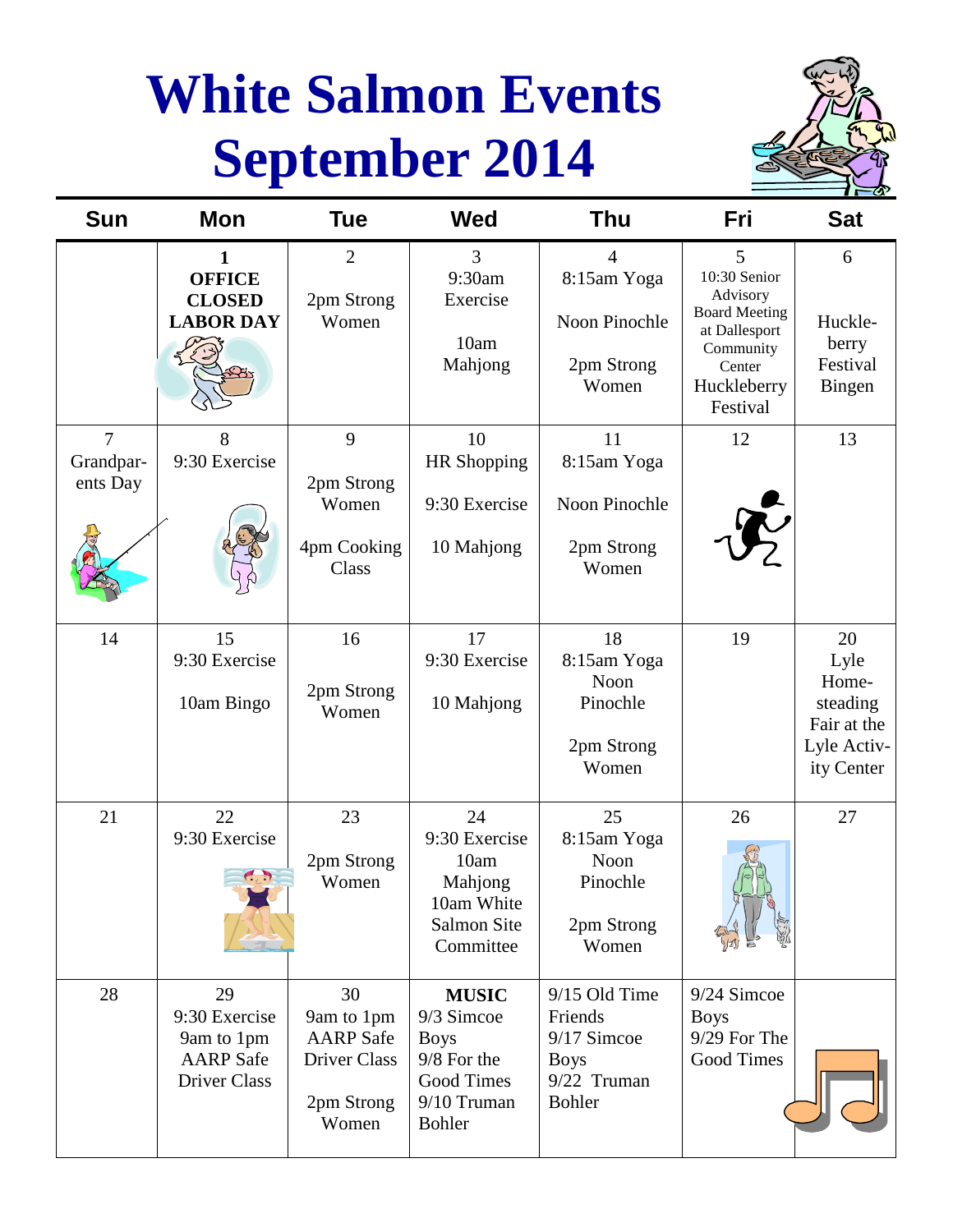## **Goldendale Events September 2014**

| Sun                   | <b>Mon</b>                                              | <b>Tue</b>                                                      | Wed                                                                                                   | Thu                                                                                                                   | Fri                                                    | <b>Sat</b>                                                                        |
|-----------------------|---------------------------------------------------------|-----------------------------------------------------------------|-------------------------------------------------------------------------------------------------------|-----------------------------------------------------------------------------------------------------------------------|--------------------------------------------------------|-----------------------------------------------------------------------------------|
|                       | 1<br><b>LABOR DAY</b><br><b>OFFICE</b><br><b>CLOSED</b> | $\overline{2}$<br>1pm Exercise                                  | $\mathfrak{Z}$                                                                                        | 4<br>9:30am Powerful<br>Tools for Caregiv-<br>ers GD library<br>1pm Exercise<br>1pm Bingo                             | 5<br><b>Hood River</b><br>Shopping<br>Noon<br>Pinochle | 6                                                                                 |
| Grandpar-<br>ents Day | 8                                                       | 9<br>10am Toe Nail<br>Care<br>1pm Exercise                      | 10<br>10:30am<br>Caregiver<br>Support<br>Group                                                        | 11<br>9:30 Powerful<br>Tools for<br>Caregivers class<br><b>GD</b> Library<br>1pm Exercise<br>1pm Bingo<br>1:3pm Zumba | 12<br>Noon<br>Pinochle                                 | 13                                                                                |
| 14                    | 15                                                      | 16<br>1pm Exercise                                              | 17                                                                                                    | 18<br>9:30 Powerful<br>Tools for<br>Caregivers<br>1pm Exercise<br>1pm Bingo                                           | 19<br>The Dalles<br>Shopping<br>Noon<br>Pinochle       | 20<br>N <sub>o</sub><br>Golden-<br>dale<br><b>Senior</b><br><b>Break-</b><br>fast |
| 21                    | 22                                                      | 23<br>1pm GD<br>Senior Center-<br>Board meeting<br>1pm Exercise | 24                                                                                                    | 25<br>9:30 Powerful<br>Tools for Caregiv-<br>ers<br>1pm Exercise<br>1pm Bingo<br>1:30pm Zumba                         | 26<br>Noon<br>Pinochle                                 | 27                                                                                |
| 28                    | 29                                                      | 30<br>1pm Exercise                                              | Sept. 5th<br>10:30 Senior<br><b>Advisory Board</b><br>Meeting at<br>Dallesport<br>Community<br>Center | <b>MUSIC</b><br>9/11 Simcoe Boys<br>9/19 Jackie<br>9/25 Simcoe Boys                                                   |                                                        |                                                                                   |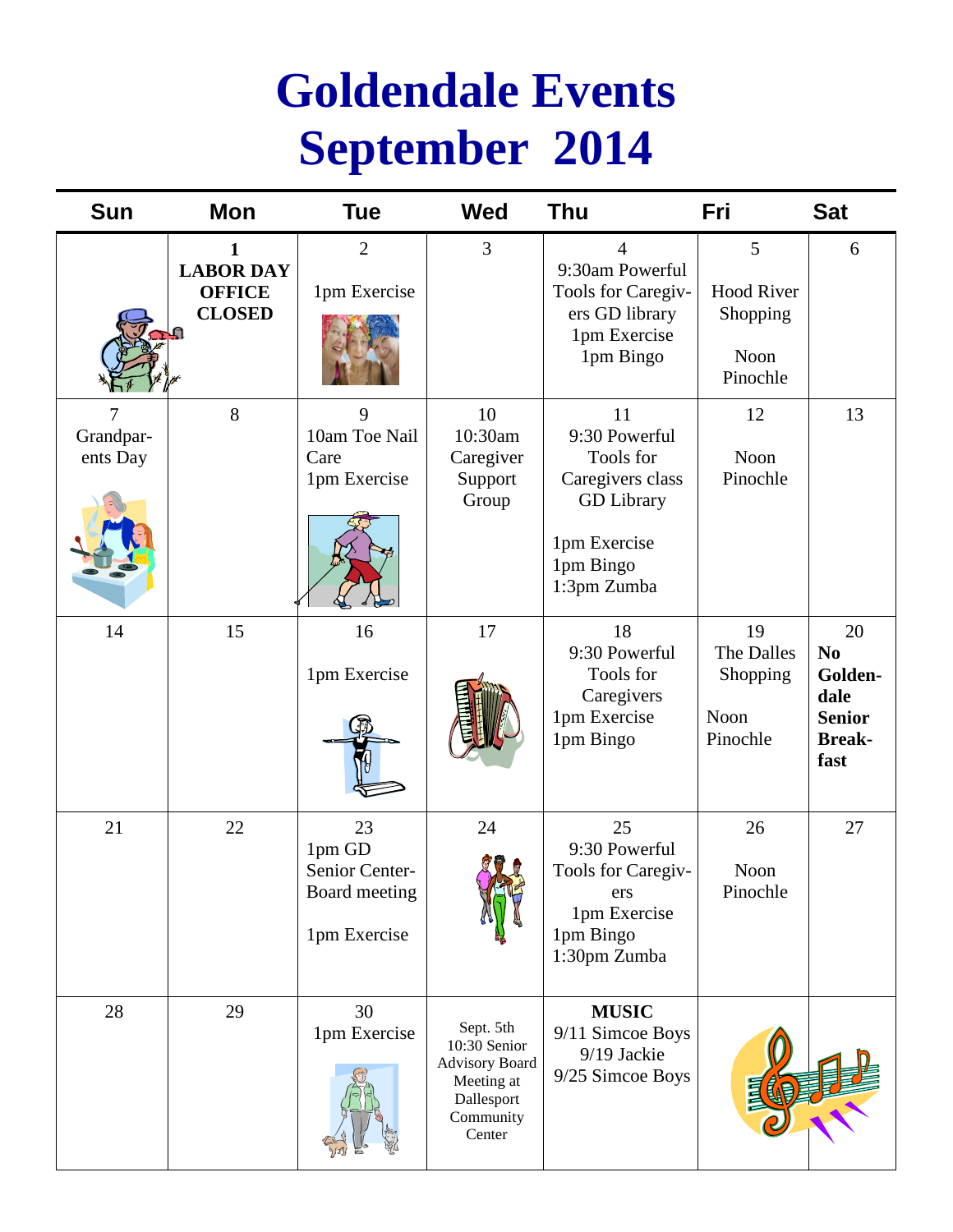# **September Menu 2014**



| <b>Sun</b>                                            | Mon                                                     | Tue                                    | <b>Wed</b>                                 | Thu                                        | Fri | <b>Sat</b>                                                                                           |
|-------------------------------------------------------|---------------------------------------------------------|----------------------------------------|--------------------------------------------|--------------------------------------------|-----|------------------------------------------------------------------------------------------------------|
| <b>MENUS</b><br><b>SUBJECT</b><br>to<br><b>CHANGE</b> | 1<br><b>OFFICE</b><br><b>CLOSED</b><br><b>Labor Day</b> | 2 GD & Lyle<br><b>Tator Tot Bake</b>   | 3 WS<br><b>Chef Salad</b>                  | 4 GD<br><b>Chef Salad</b>                  | 5   | 6 Lyle Breakfast<br>7am to 10am \$6<br>Adults, Children<br>$(6-12)$ \$3, under 6<br>free. Lyle Lions |
| 7<br>Grandparents<br>Day                              | 8 WS<br>Country<br><b>Steak</b>                         | 9 GD & Lyle<br><b>Country Steak</b>    | 10 WS<br>Swedish<br>Meatballs              | 11 GD<br>Swedish<br>Meatballs              | 12  | 13                                                                                                   |
|                                                       | 15 W <sub>5</sub><br>Spaghetti                          | 16 GD & Lyle<br>Spaghetti              | 17 WS<br>Chicken                           | GD<br>18<br>Chicken                        | 19  | 20<br><b>NO Goldendale</b><br><b>Senior Breakfast</b>                                                |
| 21                                                    | 22 WS<br>Hamburgers                                     | 23 GD & Lyle<br>Hamburgers             | 24 WS<br>Chicken<br>Enchilada<br>Casserole | 25 GD<br>Chicken<br>Enchilada<br>Casserole | 26  | 27                                                                                                   |
| 28                                                    | 29 WS<br>Salisbury<br><b>Steak</b>                      | 30 GD & Lyle<br><b>Salisbury Steak</b> | October 1<br>Chicken A La<br>King          | $\overline{2}$<br>Chicken A<br>La King     |     |                                                                                                      |

**SENIOR MEAL Site Locations GOLDENDALE: Every Tuesday & Thursday at 12-noon at the Goldendale Senior Center, 115 E Main Street.**

**WHITE SALMON: Every Monday & Wednesday at 12-noon at the Pioneer Center, 501 NE Washington. LYLE: Every Tuesday at 12-noon at the Lyle Lions Community Center. BICKLETON: The 2nd & 4th Tuesday at 11:30am at the Bickleton Grange (Menu posted @ the Market Street Café).**

**TROUT LAKE: Thursday-September 11th at 5:00pm at Trout Lake School.**

\$3.50 is the requested donation for those 60 and older. Spouses of those 60 and older can dine with their spouses at the senior rate. Nonseniors \$6.50 fee.

Persons 60 years of age or older who are homebound and unable to shop or prepare their own meals may be eligible for home delivered meals.

Hot & Frozen Home Delivered meals are available –call Senior Services for more information. Goldendale 773-3757 White Salmon 493-3068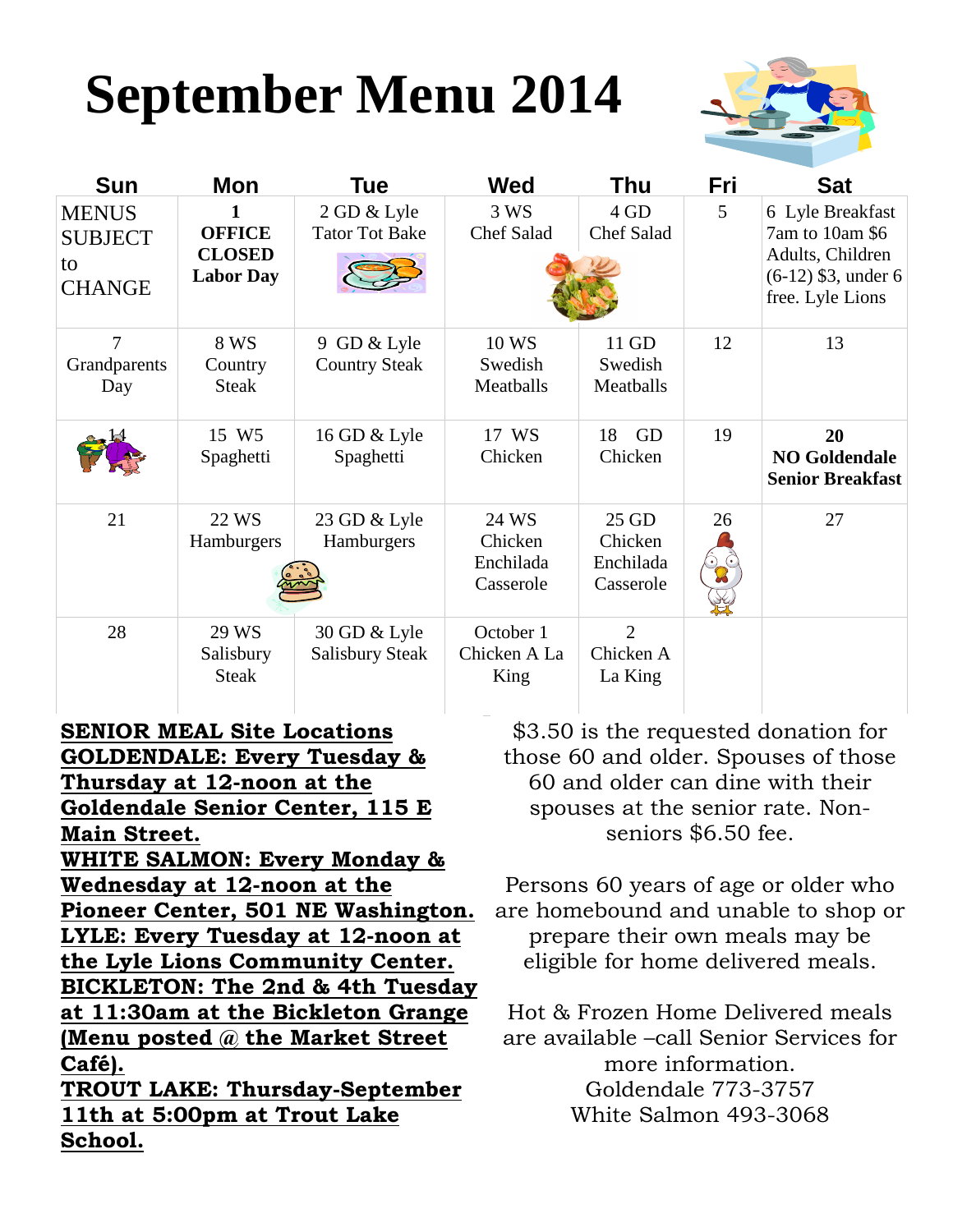

## **A Candidates' Forum on Washington's Aging Readiness**

State Legislative Candidates from the 14<sup>th</sup>, 17<sup>th</sup>, 18<sup>th</sup>, 19<sup>th</sup>, 20<sup>th</sup>, 49<sup>th</sup> Legislative Districts have been invited

## Thursday, September 18, 2014 5:30 – 7:30 p.m. Gaiser Student Center, Clark College 1933 Fort Vancouver Way, Vancouver, WA

Event is free and open to the public. Seating is limited. **R.S.V.P.** to Karen Wolfe at 360-735-5721 or wolfekm@dshs.wa.gov

If you need accommodations for this event, please contact Karen Wolfe by September 8, 2014.

Coordinated by the Area Agency on Aging and Disabilities of Southwest Washington and its Advisory Council

Sponsors include AARP, ElderCare Alliance, Washington Association of Area Agencies on Aging, and the Washington State Senior Citizens' Lobby

| <b>KLICKITAT</b><br>Meals will be served at one & there is a | <b>Volunteer Hours</b>             |  |  |  |
|--------------------------------------------------------------|------------------------------------|--|--|--|
| charge of \$3 per person                                     |                                    |  |  |  |
| Any questions call 369-3985                                  | <b>HOURS</b><br>July               |  |  |  |
| <b>Dates:</b> 1st & 3rd Wednesday                            | TRANSPORTATION 592.25 Hours        |  |  |  |
| Time: 1pm                                                    | <b>NUTRITION</b><br>845.5<br>Hours |  |  |  |
| <b>Place:</b> Grace Lutheran Church Parsonage                | <b>NEWSLETTER</b><br>16<br>Hours   |  |  |  |
| **This meal is not sponsored by KCSS                         | SR. EXERCISE<br>19<br>Hours        |  |  |  |
|                                                              | <b>MUSICIANS</b><br>18<br>Hours    |  |  |  |
|                                                              |                                    |  |  |  |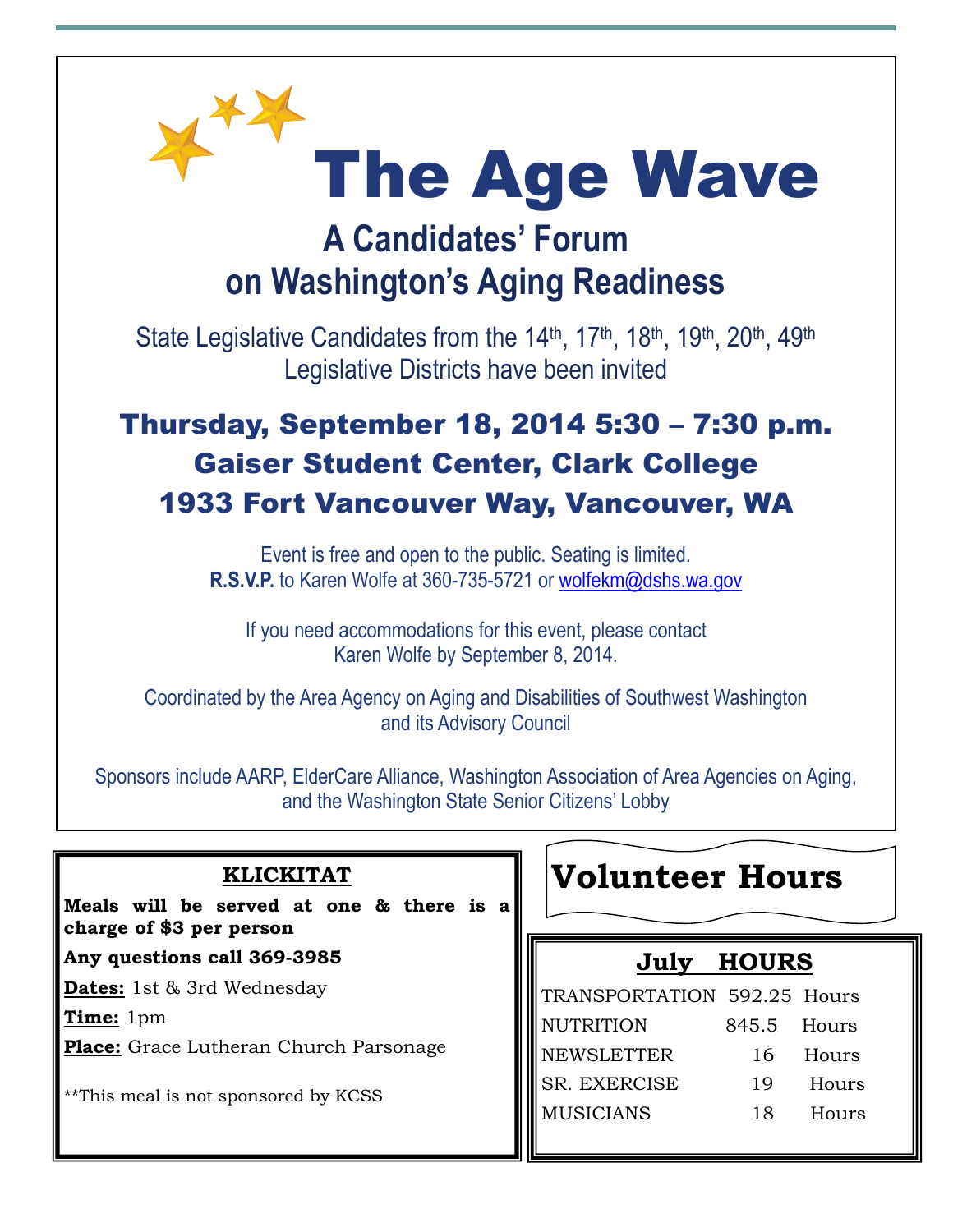## **Physical Activity is Important**

Physical activity is any body movement that uses energy. It includes not only sports, but also daily activities such as house or yard work and walking. Regular physical activity helps keep the heart, lungs, bones, muscles, and joints healthy. It also helps:

- Improves energy level, self-esteem and sense of wellbeing.
- Decreases stress and depression.
- Manage weight.
- Increase strength and flexibility.
- Decrease the risk of heart disease, high blood pressure, obesity, some types of cancer and osteoporosis.
- Improve balance and coordination.

Aim for at least 30 minutes of moderate intensity activity most days of the week. Try walking briskly or climbing stairs. At least twice a week do smooth stretching exercises. Stretch after your moderate-intensity activity when your muscles are warm.

## **Beating the Barriers**

*Not enough time:* The goal is at least 30 minutes activity during the day. It doesn't have to be all at once!

*Too boring:* Choose activities that you enjoy. Vary activities and routines.

*Not motivated:* Set realistic short and long term goals. Reward yourself when you reach them!

*Not enough energy:* Physical activity actually increases your energy level.

## **Keeping it Safe**

*Get a check up.* Talk to your health care provider before increasing your physical activity.

*Stay hydrated.* Drink water before, during and after your activity.

*Warm up and cool down.* Light activity and stretching reduces your risk of injury.

*Be cautious.* Tell someone where you are going and wear reflective clothing at night.

WCIF For Your Benefit

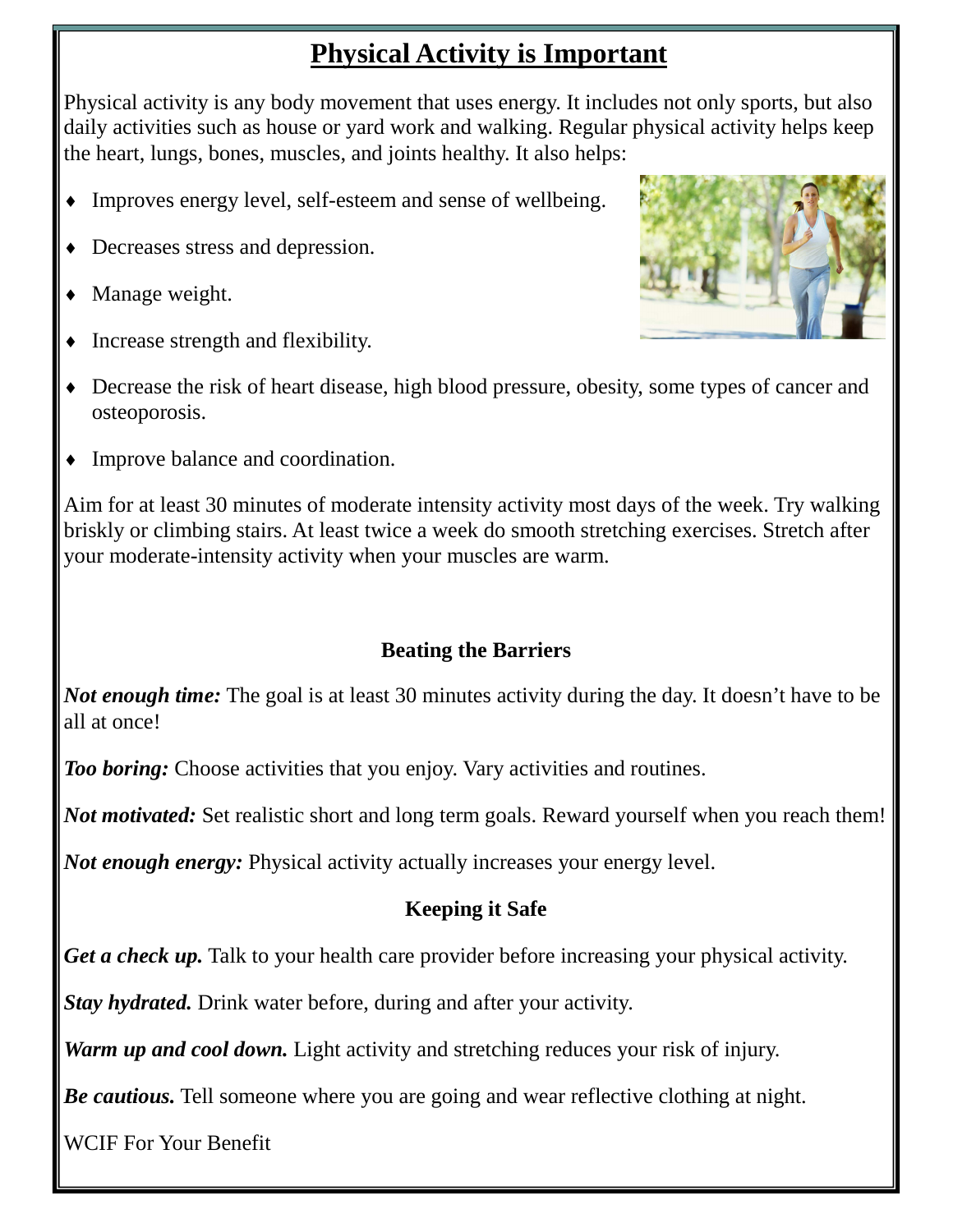## **Medicare D Prescription Drug Plan PRESENTATIONS Open Enrollment Medicare D is just around the corner for more information you are welcome to attend any of our presentations**

Lyle meal site (Lyle Lions Community Center) 12pm Tuesday, October 14 White Salmon meal site (Pioneer Center) 12pm Monday, October 13 Trout Lake meal site (Trout Lake School) 5pm Thursday, November 13

## **Goldendale area:**

Goldendale meal site (Senior Center) 12pm Tuesday, October 7 Bickleton meal site (Grange Hall) 12pm Tuesday, October 14 Goldendale Library Thursday, October 16th 10:30 to 11:30am. Goldendale Chamber luncheon at the Glass Onion, Thursday, November 6th at 12pm

## **2014 Part D Questions?**

Klickitat County Senior Services will provide individual appointments. Make your appointment now! Goldendale call Virginia at 773-3757 White Salmon call Jill at 493-3068

## **Open Enrollment: October 15 to December 7**

What to bring to your appointment:

1. A current list of all your medications with dosage & frequency Or

All your medications in the original bottles

- 2. Your Medicare ID card
- 3. Any letters you want reviewed

## **WE DO NOT SELL INSURANCE!**

We provide **YOU** with the information **YOU** need to make an informed decision about your health insurance coverage.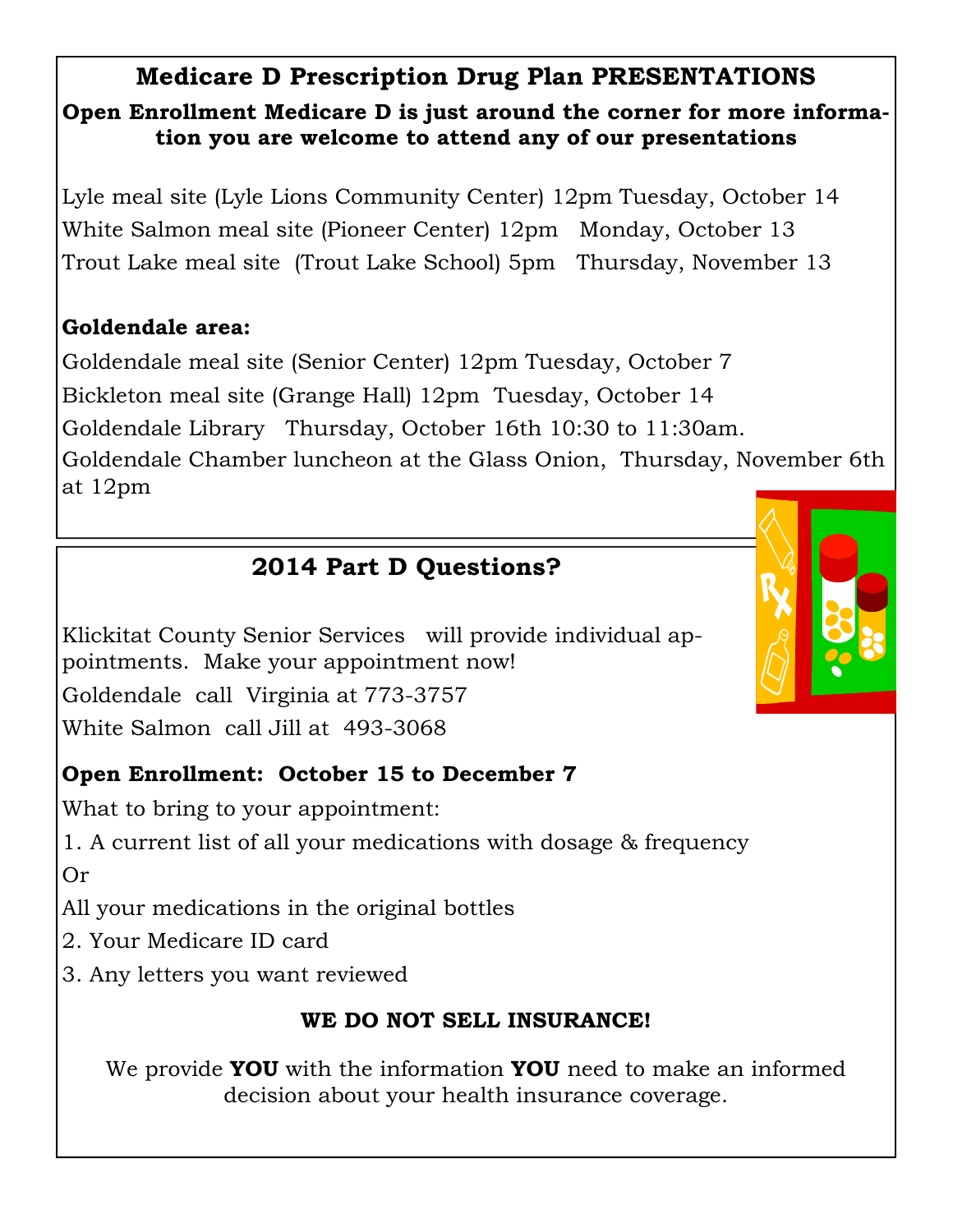## Focus on: SHIBA

SHIBA (Statewide Health Insurance Benefits Advisors) provides free, unbiased information about health care coverage and access. We cultivate community commitment through partnerships,



service and volunteering. Klickitat County has currently 4 specially trained volunteers serving. But we can always use more volunteers.

## *What can't we do?*

We can assist you with your insurance options, but we cannot *choose* a plan for you. However, we can provide you with the information you need to make an informed decision yourself.

#### *What can we do?*

We can review your current coverage and help you determine if you have adequate coverage for the dollars you spend. We can help you during the Open Enrollment Period if you want to change your coverage. We can help you if you are new to Medicare and are unsure of all the steps you need to take.

### *Volunteers are needed!*

It takes a special type of person to be a SHIBA volunteer. Information is provided by a the Washington State Office of Insurance Commissioner. Volunteers must complete a two-day Basic Training, and then attend regular Up-Date trainings during the year. You provide information to individuals to answer their questions, and then there is data entry to complete! A medical or medical billing background can be helpful, but is not necessary. What is necessary is a desire to help the community, the desire to learn detailed information regarding medical insurance, and a computer.

If you are interest in becoming a SHIBA volunteer, call Klickitat County Senior Services.

Goldendale: 773-3757 White Salmon: 493-3068